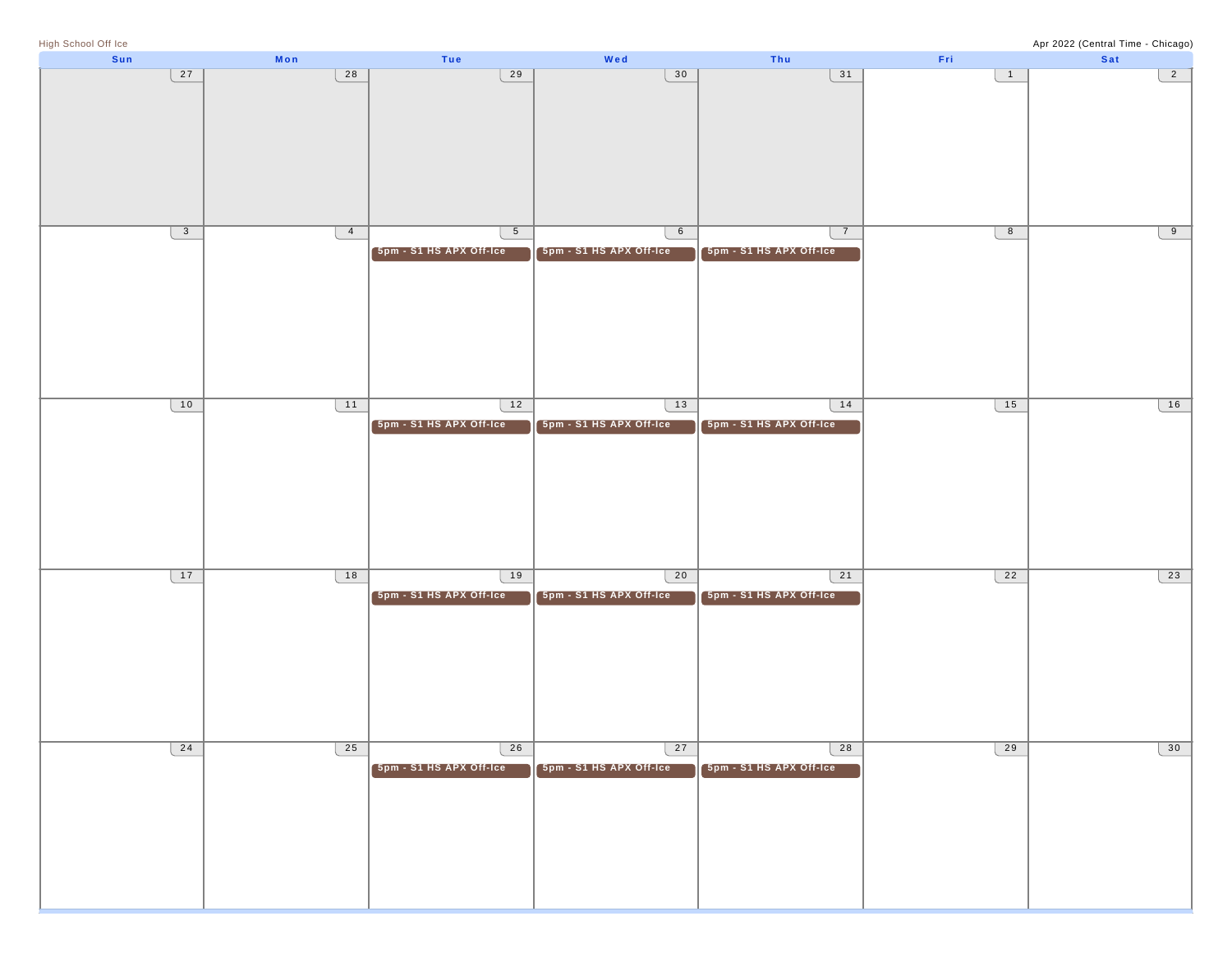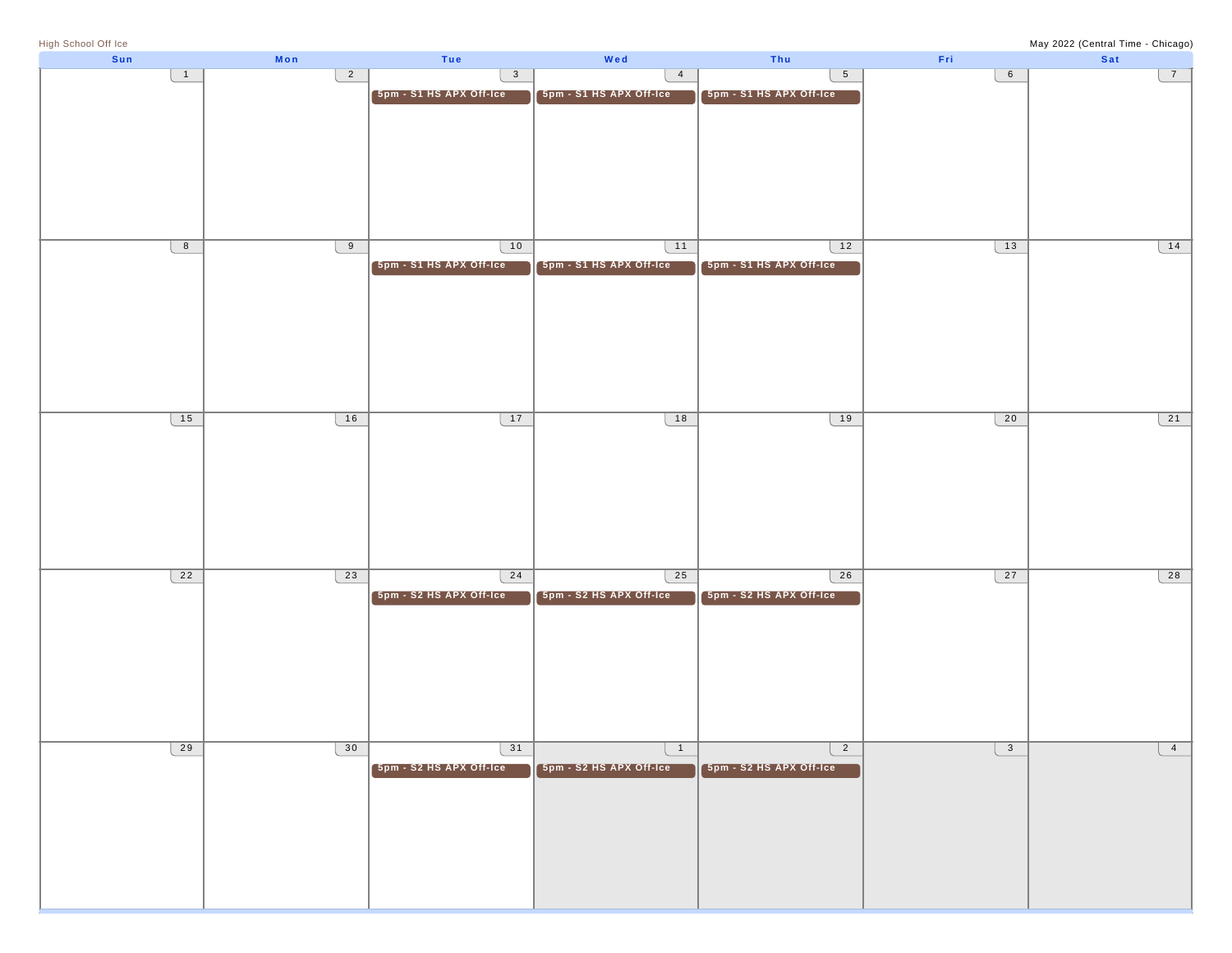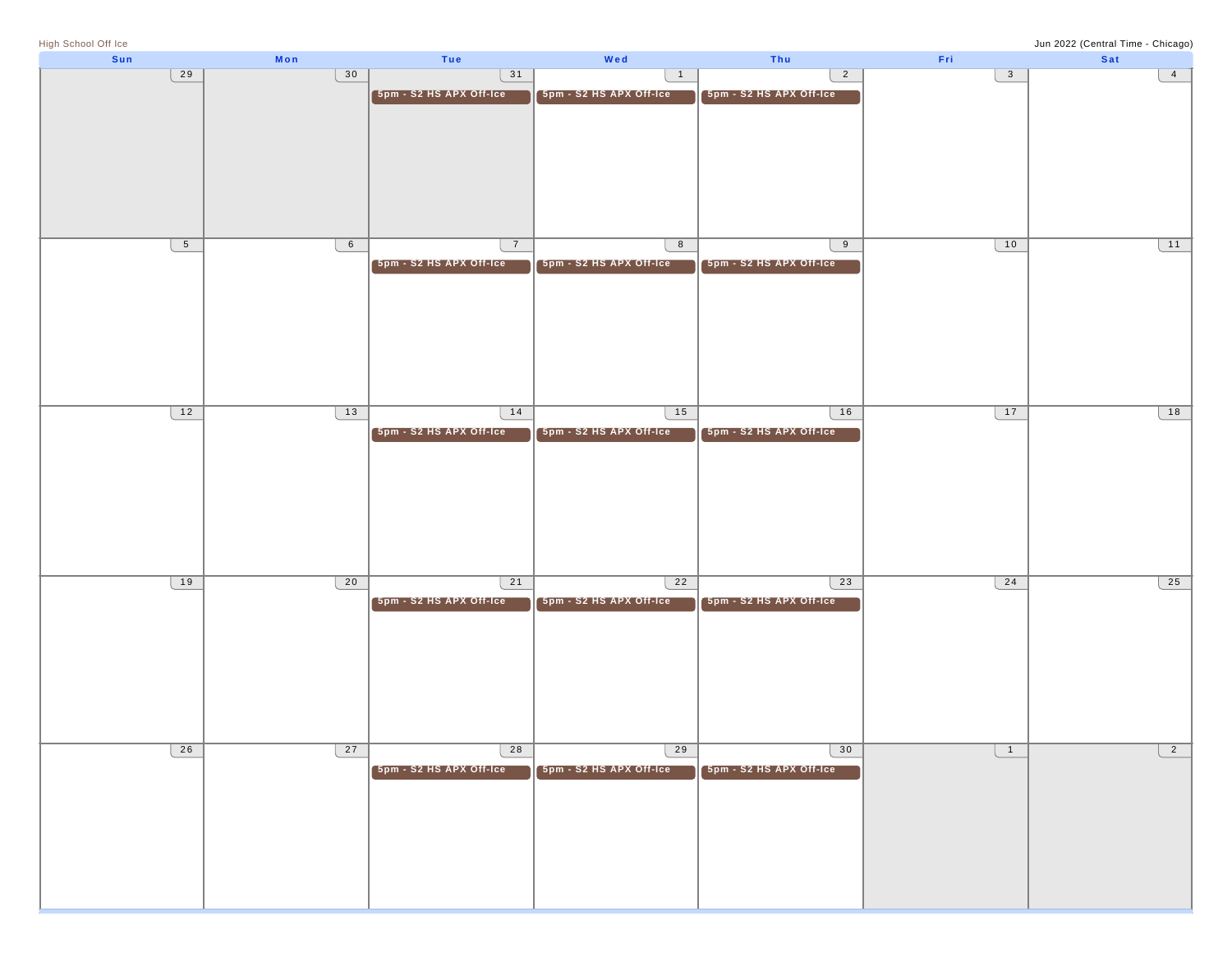| High School Off Ice |              |                |                         |                         |                         |                 | Jul 2022 (Central Time - Chicago) |
|---------------------|--------------|----------------|-------------------------|-------------------------|-------------------------|-----------------|-----------------------------------|
| Sun                 |              | Mon            | Tue                     | Wed                     | Thu                     | Fri             | Sat                               |
|                     | 26           | 27             | 28                      | 29                      | 30                      | $\overline{1}$  | $\overline{2}$                    |
|                     |              |                |                         |                         |                         |                 |                                   |
|                     |              |                | 5pm - S2 HS APX Off-Ice | 5pm - S2 HS APX Off-Ice | 5pm - S2 HS APX Off-Ice |                 |                                   |
|                     |              |                |                         |                         |                         |                 |                                   |
|                     |              |                |                         |                         |                         |                 |                                   |
|                     |              |                |                         |                         |                         |                 |                                   |
|                     |              |                |                         |                         |                         |                 |                                   |
|                     |              |                |                         |                         |                         |                 |                                   |
|                     |              |                |                         |                         |                         |                 |                                   |
|                     |              |                |                         |                         |                         |                 |                                   |
|                     |              |                |                         |                         |                         |                 |                                   |
|                     | $\mathbf{3}$ | $\overline{4}$ | 5 <sub>5</sub>          | $6\overline{6}$         | $\overline{7}$          | 8               | $\overline{9}$                    |
|                     |              |                |                         |                         |                         |                 |                                   |
|                     |              |                |                         |                         |                         |                 |                                   |
|                     |              |                |                         |                         |                         |                 |                                   |
|                     |              |                |                         |                         |                         |                 |                                   |
|                     |              |                |                         |                         |                         |                 |                                   |
|                     |              |                |                         |                         |                         |                 |                                   |
|                     |              |                |                         |                         |                         |                 |                                   |
|                     |              |                |                         |                         |                         |                 |                                   |
|                     |              |                |                         |                         |                         |                 |                                   |
|                     | 10           | $-11$          | 12                      | 13                      | 14                      | 15              | $\overline{16}$                   |
|                     |              |                |                         |                         |                         |                 |                                   |
|                     |              |                | 5pm - S3 HS Off-Ice APX | 5pm - S3 HS Off-Ice APX | 5pm - S3 HS Off-Ice APX |                 |                                   |
|                     |              |                |                         |                         |                         |                 |                                   |
|                     |              |                |                         |                         |                         |                 |                                   |
|                     |              |                |                         |                         |                         |                 |                                   |
|                     |              |                |                         |                         |                         |                 |                                   |
|                     |              |                |                         |                         |                         |                 |                                   |
|                     |              |                |                         |                         |                         |                 |                                   |
|                     |              |                |                         |                         |                         |                 |                                   |
|                     |              |                |                         |                         |                         |                 |                                   |
|                     |              |                |                         |                         |                         |                 |                                   |
|                     | 17           | 18             | 19                      | 20                      | 21                      | 22              | 23                                |
|                     |              |                | 5pm - S3 HS Off-Ice APX | 5pm - S3 HS Off-Ice APX | 5pm - S3 HS Off-Ice APX |                 |                                   |
|                     |              |                |                         |                         |                         |                 |                                   |
|                     |              |                |                         |                         |                         |                 |                                   |
|                     |              |                |                         |                         |                         |                 |                                   |
|                     |              |                |                         |                         |                         |                 |                                   |
|                     |              |                |                         |                         |                         |                 |                                   |
|                     |              |                |                         |                         |                         |                 |                                   |
|                     |              |                |                         |                         |                         |                 |                                   |
|                     |              |                |                         |                         |                         |                 |                                   |
|                     |              |                |                         |                         |                         |                 |                                   |
|                     | 24           | 25             | 26                      | 27                      | 28                      | 29              | 30                                |
|                     |              |                |                         |                         |                         |                 |                                   |
|                     |              |                | 5pm - S3 HS Off-Ice APX | 5pm - S3 HS Off-Ice APX | 5pm - S3 HS Off-Ice APX |                 |                                   |
|                     |              |                |                         |                         |                         |                 |                                   |
|                     |              |                |                         |                         |                         |                 |                                   |
|                     |              |                |                         |                         |                         |                 |                                   |
|                     |              |                |                         |                         |                         |                 |                                   |
|                     |              |                |                         |                         |                         |                 |                                   |
|                     |              |                |                         |                         |                         |                 |                                   |
|                     |              |                |                         |                         |                         |                 |                                   |
|                     |              |                |                         |                         |                         |                 |                                   |
|                     | 31           | $\overline{1}$ | $\overline{2}$          | $\mathbf{3}$            | $\overline{4}$          | $5\overline{)}$ | 6                                 |
|                     |              |                |                         |                         |                         |                 |                                   |
|                     |              |                | 5pm - S3 HS Off-Ice APX | 5pm - S3 HS Off-Ice APX | 5pm - S3 HS Off-Ice APX |                 |                                   |
|                     |              |                |                         |                         |                         |                 |                                   |
|                     |              |                |                         |                         |                         |                 |                                   |
|                     |              |                |                         |                         |                         |                 |                                   |
|                     |              |                |                         |                         |                         |                 |                                   |
|                     |              |                |                         |                         |                         |                 |                                   |
|                     |              |                |                         |                         |                         |                 |                                   |
|                     |              |                |                         |                         |                         |                 |                                   |
|                     |              |                |                         |                         |                         |                 |                                   |
|                     |              |                |                         |                         |                         |                 |                                   |